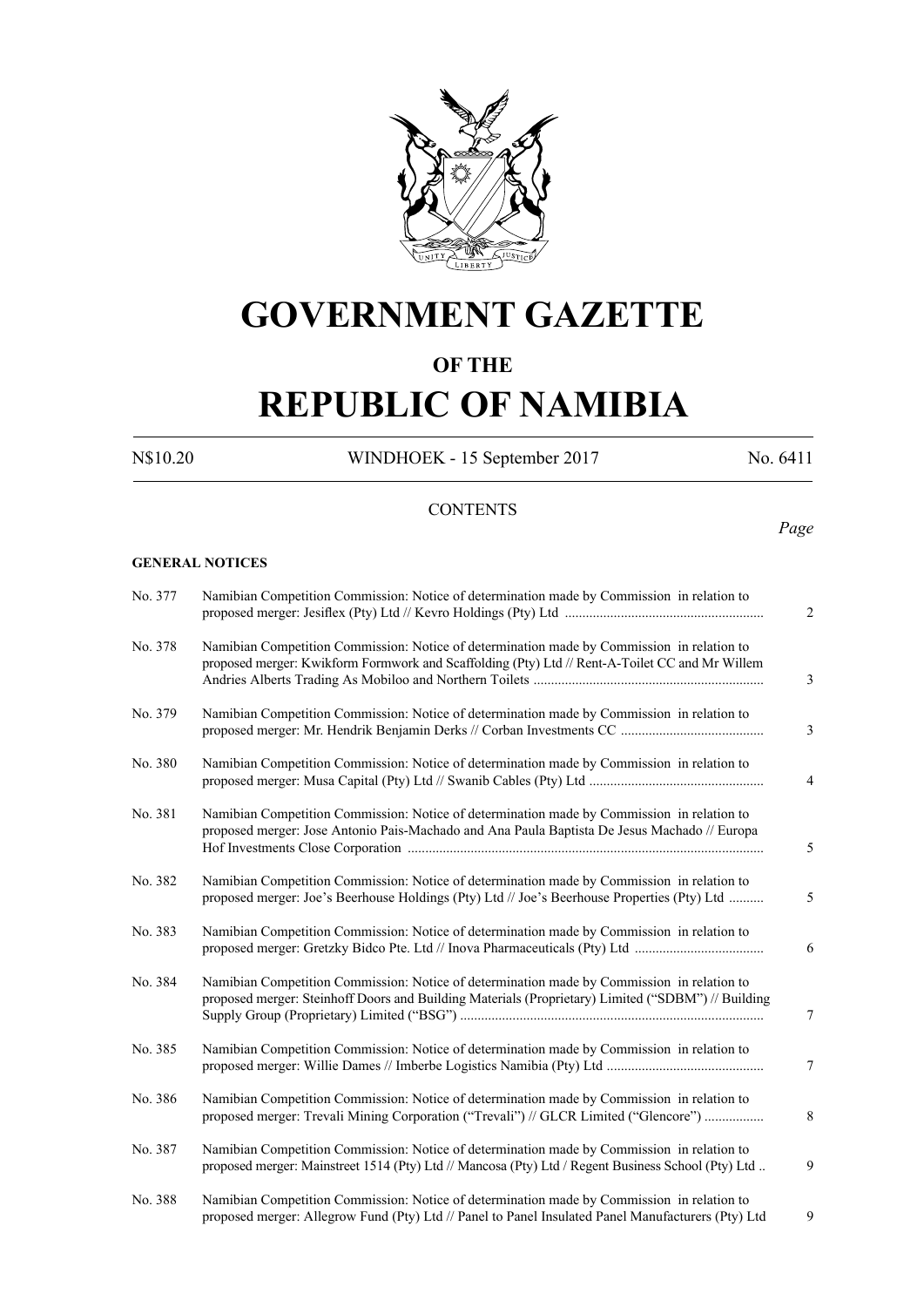| No. 389 | Namibian Competition Commission: Notice of determination made by Commission in relation to                                                                                                         | 10 |
|---------|----------------------------------------------------------------------------------------------------------------------------------------------------------------------------------------------------|----|
| No. 390 | Namibian Competition Commission: Notice of determination made by Commission in relation to<br>proposed merger: Socotra Island Investments (Pty) Ltd // Komsberg Farming (Pty) Ltd                  | 10 |
| No. 391 | Namibian Competition Commission: Notice of determination made by Commission in relation to<br>proposed merger: Cathral Investments Four (Proprietary) Limited // Haloli Piggery Close Corporation. | 13 |

# **General Notices**

#### **NAMIBIAN COMPETITION COMMISSION**

No. 377 2017

#### NOTICE OF DETERMINATION MADE BY COMMISSION IN RELATION TO PROPOSED MERGER: JESIFLEX (PTY) LTD // KEVRO HOLDINGS (PTY) LTD CASE NO.: 2017JUN0037MER

#### Competition Act, 2003 (Act No. 2 of 2003) (Section 47(7), Rule 30)

- 1. The Commission received notification of the abovementioned proposed merger on **21 June 2017.**
- 2. Please note that the Commission has **approved the proposed merger without conditions**.
- 3. The Commission's decision is based on grounds that the proposed transaction is not likely to substantially prevent or lessen competition in Namibia, as envisaged by section 47(2) of the Competition Act, 2003.
- 4. Note that the Commission has the authority in terms of section 48(1) of the Act to revoke a decision approving the implementation of a proposed merger if -

 $\frac{1}{2}$ 

- *(a) the decision was based on materially incorrect or misleading information for which a party to the merger is responsible; or*
- *(b) any condition attached to the approval of the merger that is material to the implementation is not complied with.*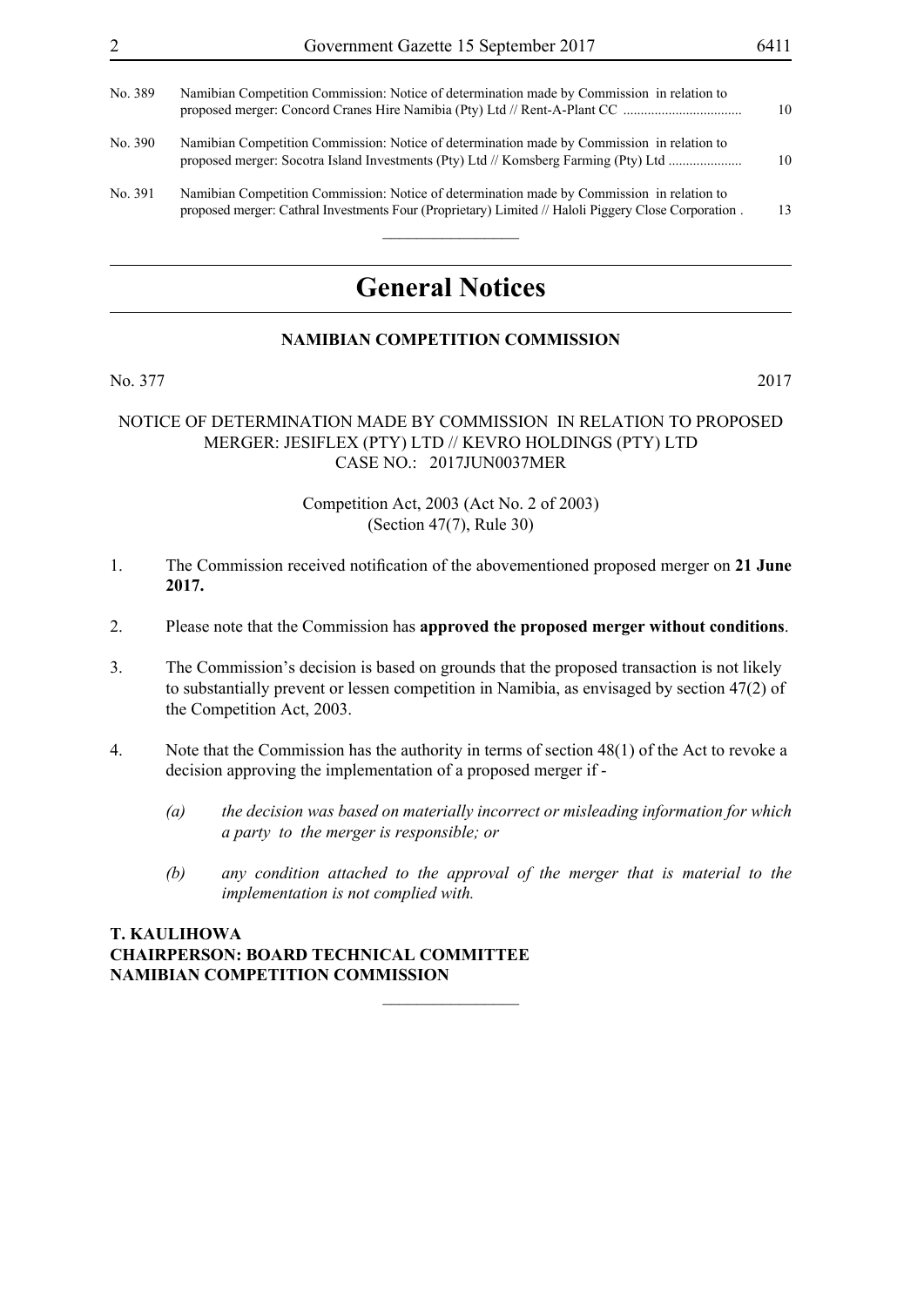No. 378 2017

#### NOTICE OF DETERMINATION MADE BY COMMISSION IN RELATION TO PROPOSED MERGER: KWIKFORM FORMWORK AND SCAFFOLDING (PTY) LTD // RENT-A-TOILET CC AND MR WILLEM ANDRIES ALBERTS TRADING AS MOBILOO AND NORTHERN TOILETS  $CASE NO· 2017MAY0031MER$

#### Competition Act, 2003 (Act No. 2 of 2003) (Section 47(7), Rule 30)

- 1. The Commission received notification of the abovementioned proposed merger on **20 June 2017.**
- 2. Please note that the Commission has **approved the proposed merger without conditions**.
- 3. The Commission's decision is based on grounds that the proposed transaction is not likely to substantially prevent or lessen competition in Namibia, as envisaged by section 47(2) of the Competition Act, 2003.
- 4. Note that the Commission has the authority in terms of section 48(1) of the Act to revoke a decision approving the implementation of a proposed merger if -
	- *(a) the decision was based on materially incorrect or misleading information for which a party to the merger is responsible; or*
	- *(b) any condition attached to the approval of the merger that is material to the implementation is not complied with.*

### **S. Akweenda Chairperson: Namibian Competition Commission Namibian Competition Commission**

#### **NAMIBIAN COMPETITION COMMISSION**

 $\overline{\phantom{a}}$  , where  $\overline{\phantom{a}}$ 

No. 379 2017

#### NOTICE OF DETERMINATION MADE BY COMMISSION IN RELATION TO PROPOSED MERGER: MR. HENDRIK BENJAMIN DERKS // CORBAN INVESTMENTS CC CASE NO.: 2017JUL0047MER

- 1. The Commission has received notification of the abovementioned proposed merger on **17 July 2017.**
- 2. Please note that the Commission has **approved the proposed merger without conditions**.
- 3. The Commission's decision is based on grounds that the proposed transaction is not likely to prevent or lessen competition in Namibia, as envisaged by section 47(2) of the Competition Act, 2003.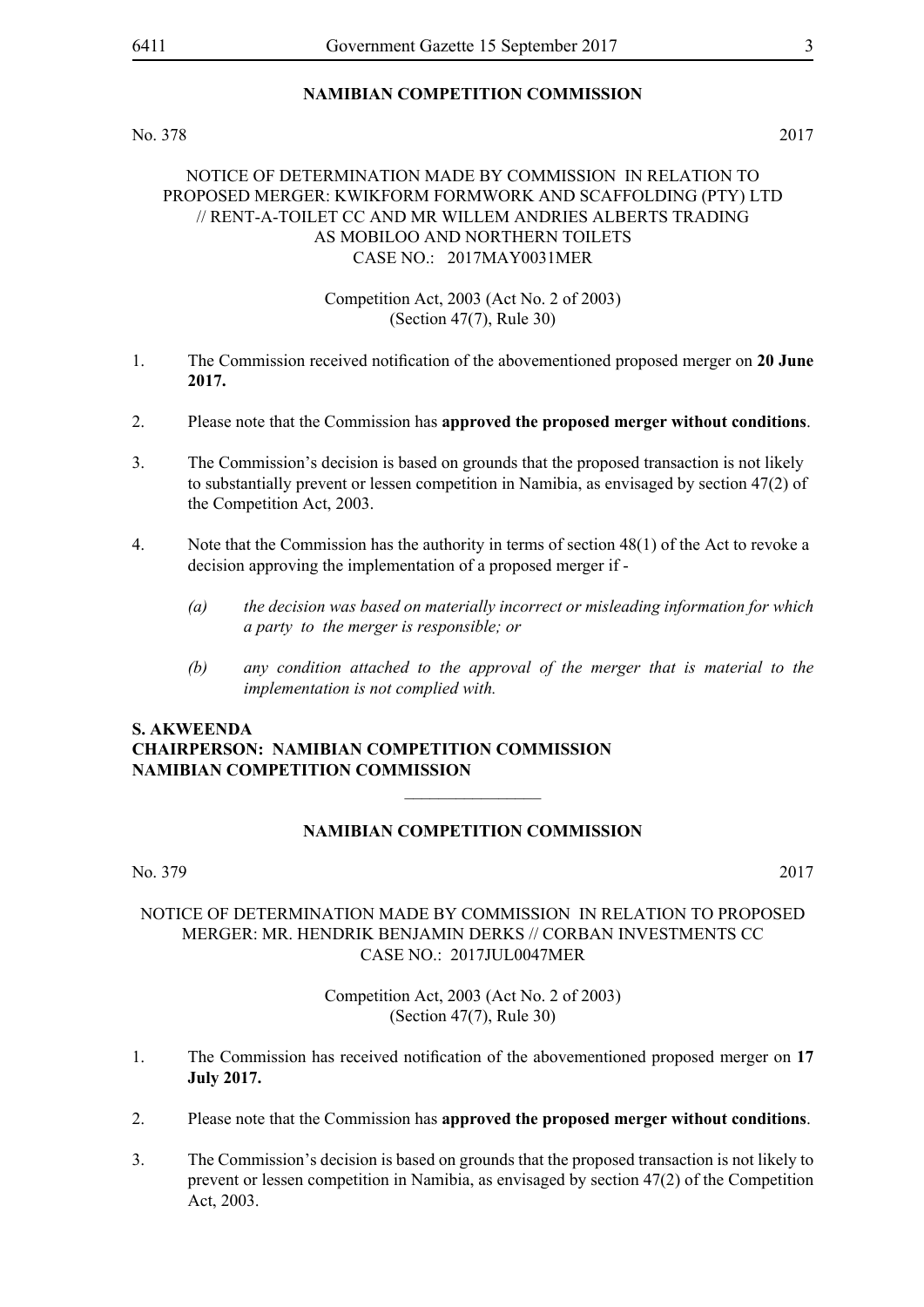- 4. Note that the Commission has the authority in terms of section 48(1) of the Act to revoke a decision approving the implementation of a proposed merger if -
	- *(a) the decision was based on materially incorrect or misleading information for which a party to the merger is responsible; or*
	- *(b) any condition attached to the approval of the merger that is material to the implementation is not complied with.*

#### **NAMIBIAN COMPETITION COMMISSION**

 $\overline{\phantom{a}}$  , where  $\overline{\phantom{a}}$ 

#### No. 380 2017

#### NOTICE OF DETERMINATION MADE BY COMMISSION IN RELATION TO PROPOSED MERGER: MUSA CAPITAL (PTY) LTD // SWANIB CABLES (PTY) LTD CASE NO.: 2017MAY0034MER

Competition Act, 2003 (Act No. 2 of 2003) (Section 47(7), Rule 30)

- 1. The Commission has received notification of the abovementioned proposed merger on **14 June 2017.**
- 2. Please note that the Commission has **approved the proposed merger without conditions**.
- 3. The Commission's decision is based on grounds that the proposed transaction is not likely to prevent or lessen competition in Namibia, as envisaged by section 47(2) of the Competition Act, 2003.
- 4. Note that the Commission has the authority in terms of section 48(1) of the Act to revoke a decision approving the implementation of a proposed merger if -

 $\overline{\phantom{a}}$  , where  $\overline{\phantom{a}}$ 

- *(a*) the decision was based on materially incorrect or misleading information for which a party to the merger is responsible; or
- *(b) any condition attached to the approval of the merger that is material to the implementation is not complied with.*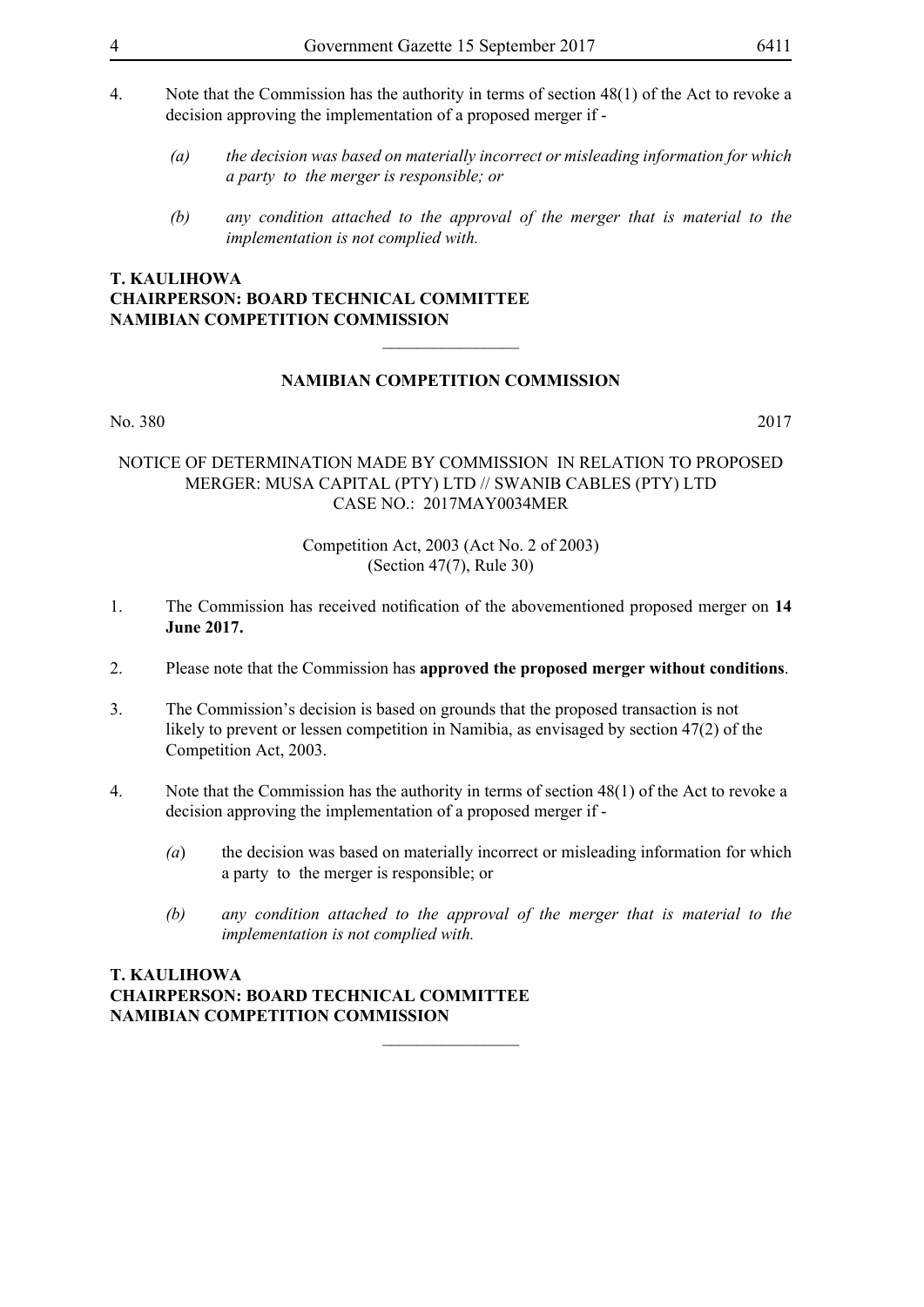#### No. 381 2017

#### NOTICE OF DETERMINATION MADE BY COMMISSION IN RELATION TO PROPOSED MERGER: JOSE ANTONIO PAIS-MACHADO AND ANA PAULA BAPTISTA DE JESUS MACHADO // EUROPA HOF INVESTMENTS CLOSE CORPORATION CASE NO.: 2017JUN0041MER

#### Competition Act, 2003 (Act No. 2 of 2003) (Section 47(7), Rule 30)

- 1. The Commission received notification of the abovementioned proposed merger on **23 June 2017.**
- 2. Please note that the Commission has **approved the proposed merger without conditions**.
- 3. The Commission's decision is based on grounds that the proposed transaction is not likely to substantially prevent or lessen competition in Namibia, as envisaged by section 47(2) of the Competition Act, 2003.
- 4. Note that the Commission has the authority in terms of section 48(1) of the Act to revoke a decision approving the implementation of a proposed merger if -
	- *(a) the decision was based on materially incorrect or misleading information for which a party to the merger is responsible; or*
	- *(b) any condition attached to the approval of the merger that is material to the implementation is not complied with.*

#### **T. Kaulihowa Chairperson: Board Technical Committee Namibian Competition Commission**

#### **NAMIBIAN COMPETITION COMMISSION**

 $\frac{1}{2}$ 

#### No. 382 2017

#### NOTICE OF DETERMINATION MADE BY COMMISSION IN RELATION TO PROPOSED MERGER: JOE'S BEERHOUSE HOLDINGS (PTY) LTD // JOE'S BEERHOUSE PROPERTIES (PTY) LTD CASE NO.: 2017JUL0044MER

- 1. The Commission received notification of the abovementioned proposed merger on **4 July 2017.**
- 2. Please note that the Commission has **approved the proposed merger without conditions**.
- 3. The Commission's decision is based on grounds that the proposed transaction is not likely to substantially prevent or lessen competition in Namibia, as envisaged by section 47(2) of the Competition Act, 2003.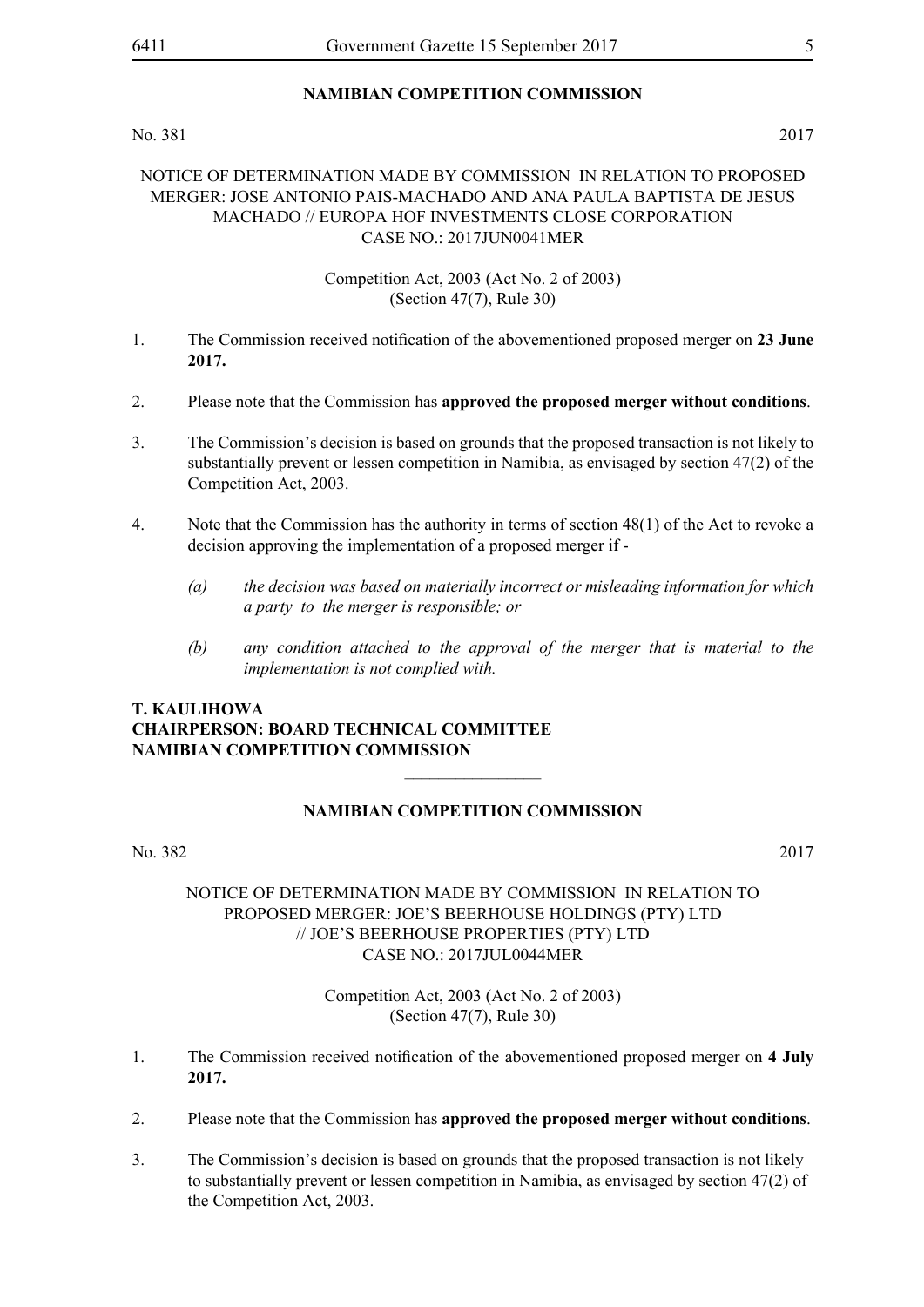- 4. Note that the Commission has the authority in terms of section 48(1) of the Act to revoke a decision approving the implementation of a proposed merger if -
	- *(a) the decision was based on materially incorrect or misleading information for which a party to the merger is responsible; or*
	- *(b) any condition attached to the approval of the merger that is material to the implementation is not complied with.*

#### **NAMIBIAN COMPETITION COMMISSION**

 $\overline{\phantom{a}}$  , where  $\overline{\phantom{a}}$ 

#### No. 383 2017

#### NOTICE OF DETERMINATION MADE BY COMMISSION IN RELATION TO PROPOSED MERGER: GRETZKY BIDCO PTE. LTD // INOVA PHARMACEUTICALS (PTY) LTD CASE NO.: 2017JUL0046MER

Competition Act, 2003 (Act No. 2 of 2003) (Section 47(7), Rule 30)

- 1. The Commission has received notification of the abovementioned proposed merger on **14 July 2017.**
- 2. Please note that the Commission has **approved the proposed merger without conditions**.
- 3. The Commission's decision is based on grounds that the proposed transaction is not likely to prevent or lessen competition in Namibia, as envisaged by section 47(2) of the Competition Act, 2003.
- 4. Note that the Commission has the authority in terms of section 48(1) of the Act to revoke a decision approving the implementation of a proposed merger if -

 $\overline{\phantom{a}}$  , where  $\overline{\phantom{a}}$ 

- *(a) the decision was based on materially incorrect or misleading information for which a party to the merger is responsible; or*
- *(b) any condition attached to the approval of the merger that is material to the implementation is not complied with.*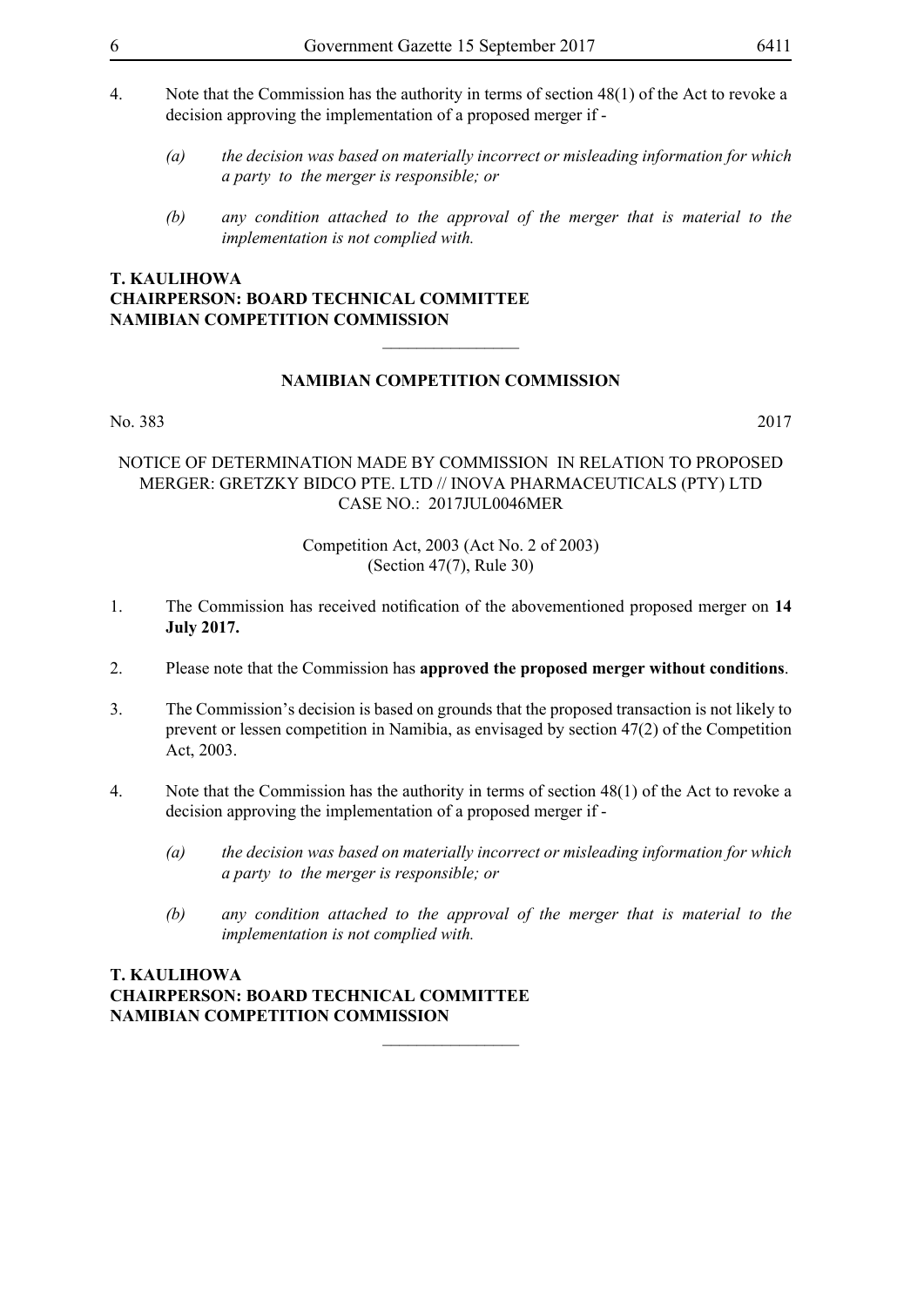No. 384 2017

#### NOTICE OF DETERMINATION MADE BY COMMISSION IN RELATION TO PROPOSED MERGER: STEINHOFF DOORS AND BUILDING MATERIALS (PROPRIETARY) LIMITED ("SDBM") // BUILDING SUPPLY GROUP (PROPRIETARY) LIMITED ("BSG") CASE NO.: 2017APR0023MER

#### Competition Act, 2003 (Act No. 2 of 2003) (Section 47(7), Rule 30)

- 1. The Commission received notification of the abovementioned proposed merger on **19 April 2017.**
- 2. Please note that the Commission has **approved the proposed merger without conditions**.
- 3. The Commission's decision is based on grounds that the proposed transaction is not likely to substantially prevent or lessen competition in Namibia, as envisaged by section 47(2) of the Competition Act, 2003.
- 4. Note that the Commission has the authority in terms of section 48(1) of the Act to revoke a decision approving the implementation of a proposed merger if -
	- *(a) the decision was based on materially incorrect or misleading information for which a party to the merger is responsible; or*
	- *(b) any condition attached to the approval of the merger that is material to the implementation is not complied with.*

### **T. Kaulihowa Chairperson: Board Technical Committee Namibian Competition Commission**

### **NAMIBIAN COMPETITION COMMISSION**

 $\overline{\phantom{a}}$  , where  $\overline{\phantom{a}}$ 

No. 385 2017

#### NOTICE OF DETERMINATION MADE BY COMMISSION IN RELATION TO PROPOSED MERGER: WILLIE DAMES // IMBERBE LOGISTICS NAMIBIA (PTY) LTD CASE NO $\cdot$  2017JUN0040MER

- 1. The Commission received notification of the abovementioned proposed merger on **23 June 2017.**
- 2. Please note that the Commission has **approved the proposed merger without conditions**.
- 3. The Commission's decision is based on grounds that the proposed transaction is not likely to substantially prevent or lessen competition in Namibia, as envisaged by section 47(2) of the Competition Act, 2003.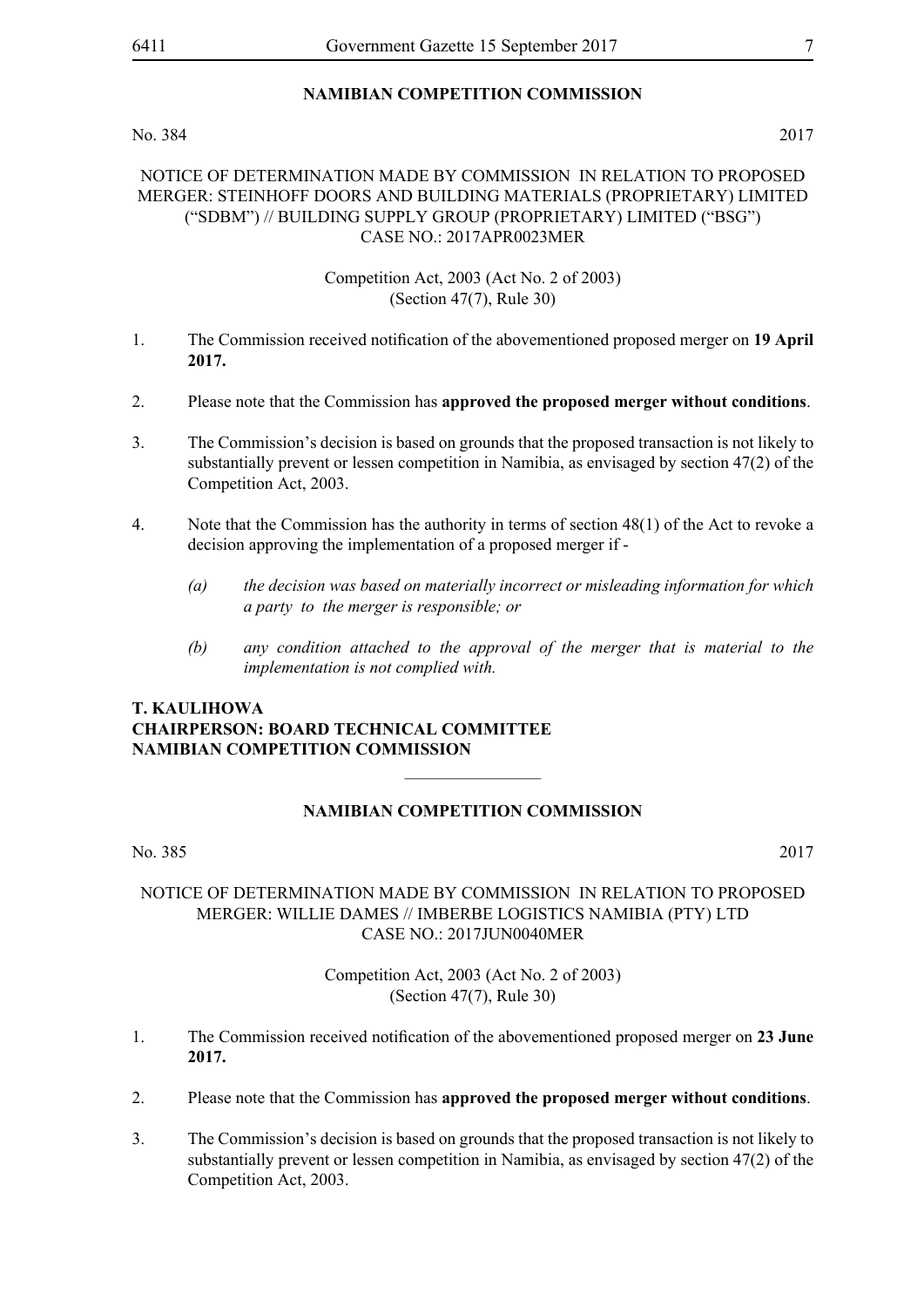- 4. Note that the Commission has the authority in terms of section 48(1) of the Act to revoke a decision approving the implementation of a proposed merger if -
	- *(a) the decision was based on materially incorrect or misleading information for which a party to the merger is responsible; or*
	- *(b) any condition attached to the approval of the merger that is material to the implementation is not complied with.*

#### **NAMIBIAN COMPETITION COMMISSION**

 $\overline{\phantom{a}}$  , where  $\overline{\phantom{a}}$ 

No. 386 2017

#### NOTICE OF DETERMINATION MADE BY COMMISSION IN RELATION TO PROPOSED MERGER: TREVALI MINING CORPORATION ("TREVALI") // GLCR LIMITED ("GLENCORE") CASE NO.: 2017MAY0030MER

#### Competition Act, 2003 (Act No. 2 of 2003) (Section 47(7), Rule 30)

- 1. The Commission received notification of the abovementioned proposed merger on **17 May 2017.**
- 2. Please note that the Commission has **approved the proposed merger without conditions**.
- 3. The Commission's decision is based on grounds that the proposed transaction is not likely to substantially prevent or lessen competition in Namibia, as envisaged by section 47(2) of the Competition Act, 2003.
- 4. Note that the Commission has the authority in terms of section 48(1) of the Act to revoke a decision approving the implementation of a proposed merger if -

 $\frac{1}{2}$ 

- *(a) the decision was based on materially incorrect or misleading information for which a party to the merger is responsible; or*
- *(b) any condition attached to the approval of the merger that is material to the implementation is not complied with.*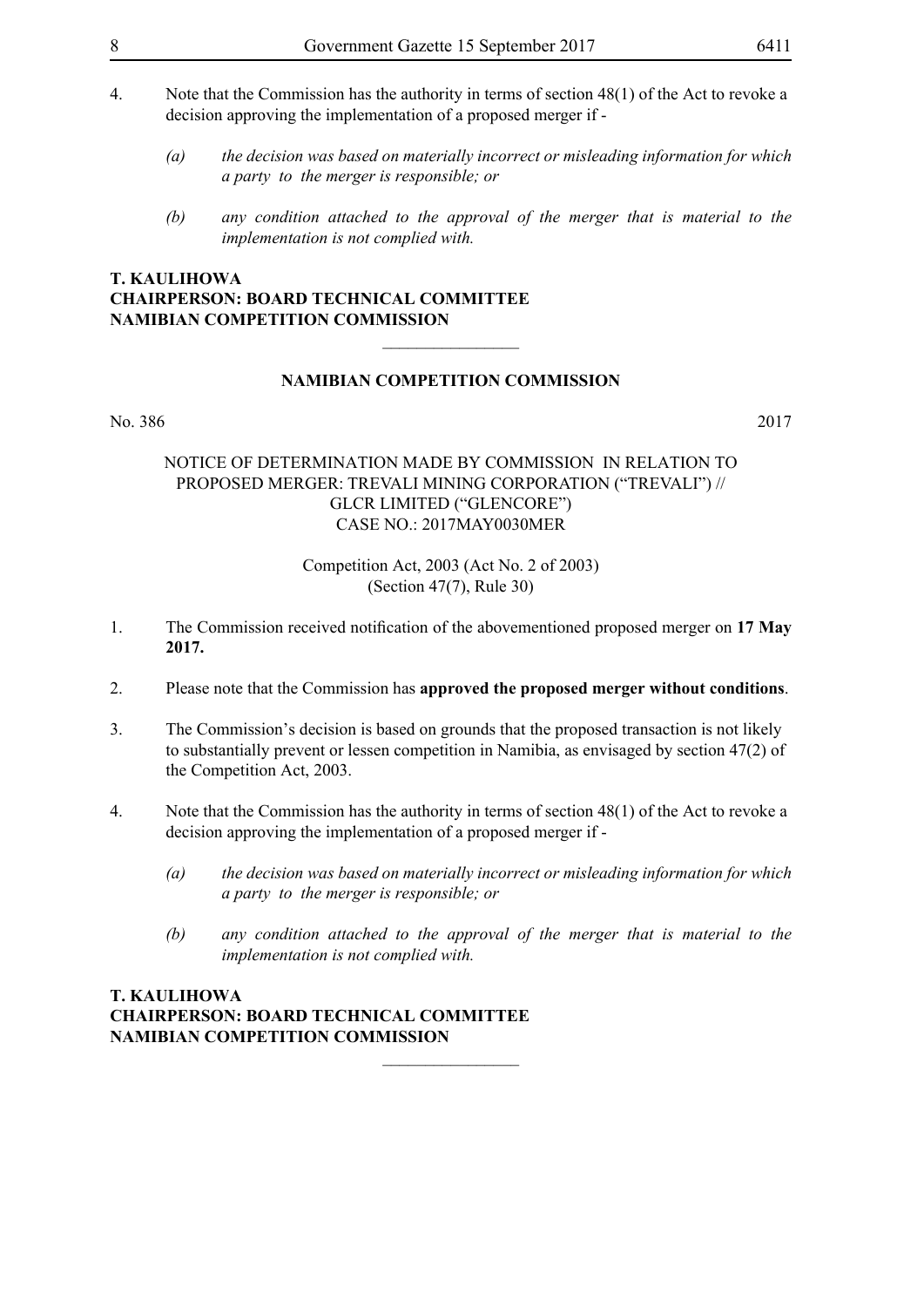#### No. 387 2017

#### NOTICE OF DETERMINATION MADE BY COMMISSION IN RELATION TO PROPOSED MERGER: MAINSTREET 1514 (PTY) LTD // MANCOSA (PTY) LTD / REGENT BUSINESS SCHOOL (PTY) LTD CASE NO.: 2017MAY0032MER

Competition Act, 2003 (Act No. 2 of 2003) (Section 47(7), Rule 30)

- 1. The Commission received notification of the abovementioned proposed merger on **23 May 2017.**
- 2. Please note that the Commission has **approved the proposed merger without conditions.**
- 3. Note that the Commission has the authority in terms of section 48(1) of the Act to revoke a decision approving the implementation of a proposed merger if -
	- *(a) the decision was based on materially incorrect or misleading information for which a party to the merger is responsible; or*
	- *(b) any condition attached to the approval of the merger that is material to the implementation is not complied with.*

### **T. Kaulihowa Chairperson: Board Technical Committee Namibian Competition Commission**

#### **NAMIBIAN COMPETITION COMMISSION**

 $\overline{\phantom{a}}$  , where  $\overline{\phantom{a}}$ 

No. 388 2017

#### NOTICE OF DETERMINATION MADE BY COMMISSION IN RELATION TO PROPOSED MERGER: ALLEGROW FUND (PTY) LTD // PANEL TO PANEL INSULATED PANEL MANUFACTURERS (PTY) LTD CASE NO.: 2017JUNE0042MER

- 1. The Commission received notification of the abovementioned proposed merger on **27 June 2017.**
- 2. Please note that the Commission has **approved the proposed merger without conditions.**
- 3. Note that the Commission has the authority in terms of section 48(1) of the Act to revoke a decision approving the implementation of a proposed merger if -
	- *(a) the decision was based on materially incorrect or misleading information for which a party to the merger is responsible; or*
	- *(b) any condition attached to the approval of the merger that is material to the implementation is not complied with.*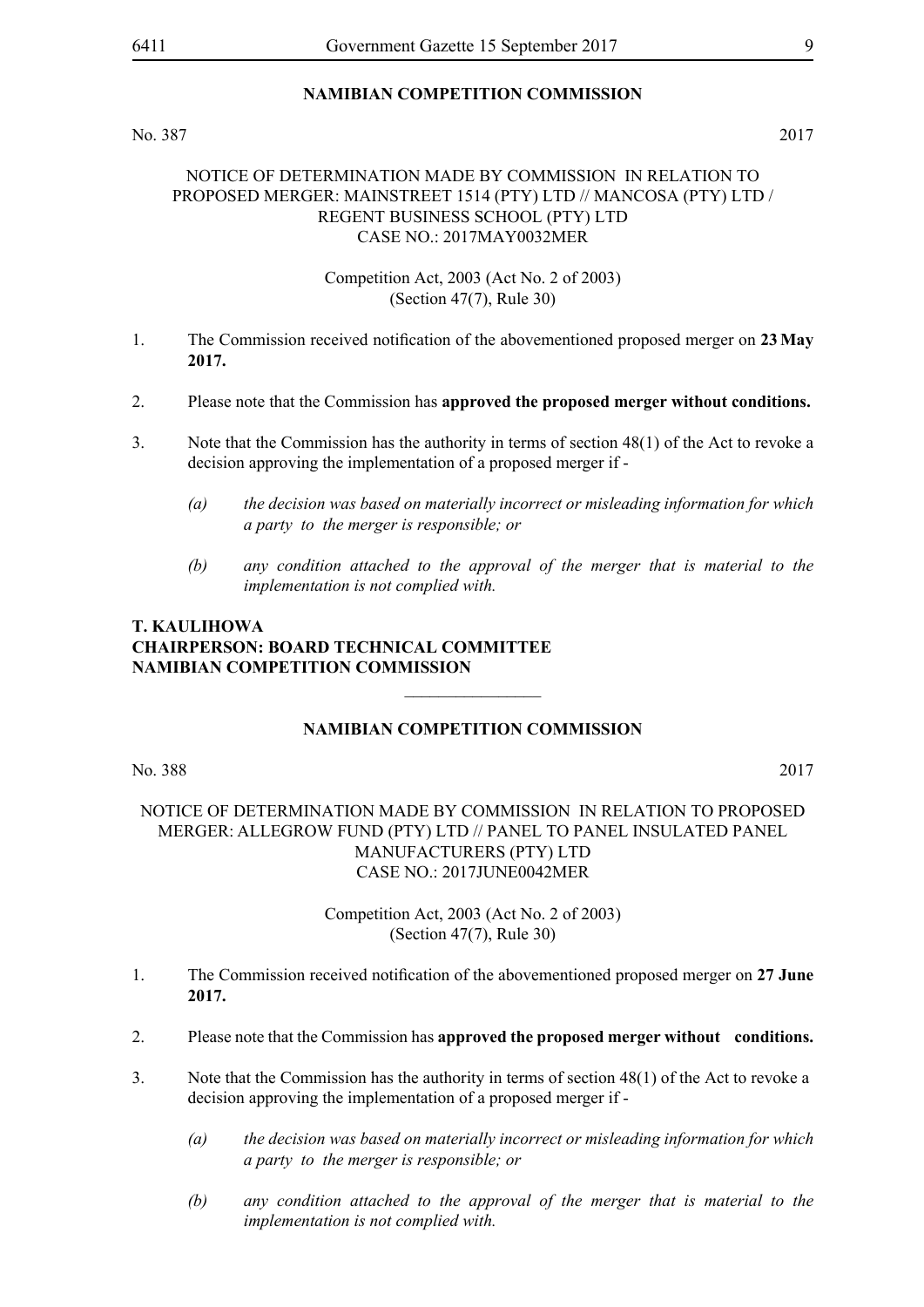#### **NAMIBIAN COMPETITION COMMISSION**

 $\frac{1}{2}$ 

No. 389 2017

#### NOTICE OF DETERMINATION MADE BY COMMISSION IN RELATION TO PROPOSED MERGER: CONCORD CRANES HIRE NAMIBIA (PTY) LTD // RENT-A-PLANT CC CASE NO.: 2017JUN0036MER

Competition Act, 2003 (Act No. 2 of 2003) (Section 47(7), Rule 30)

- 1. The Commission received notification of the abovementioned proposed merger on **20 June 2017.**
- 2. Please note that the Commission has **approved the proposed merger without conditions**.
- 3. The Commission's decision is based on grounds that the proposed transaction is not likely to substantially prevent or lessen competition in Namibia, as envisaged by section 47(2) of the Competition Act, 2003.
- 4. Note that the Commission has the authority in terms of section 48(1) of the Act to revoke a decision approving the implementation of a proposed merger if -
	- *(a) the decision was based on materially incorrect or misleading information for which a party to the merger is responsible; or*
	- *(b) any condition attached to the approval of the merger that is material to the implementation is not complied with.*

### **S. Akweenda Chairperson: Namibian Competition Commission Namibian Competition Commission**

#### **NAMIBIAN COMPETITION COMMISSION**

 $\overline{\phantom{a}}$  , where  $\overline{\phantom{a}}$ 

#### No. 390 2017

#### NOTICE OF DETERMINATION MADE BY COMMISSION IN RELATION TO PROPOSED MERGER: SOCOTRA ISLAND INVESTMENTS (PTY) LTD // KOMSBERG FARMING (PTY) LTD CASE NO.: 2017MAY0025MER

- 1. The Commission received notification of the abovementioned proposed merger on **3 May 2017.**
- 2. Please note that the Commission has **approved the proposed merger with conditions.**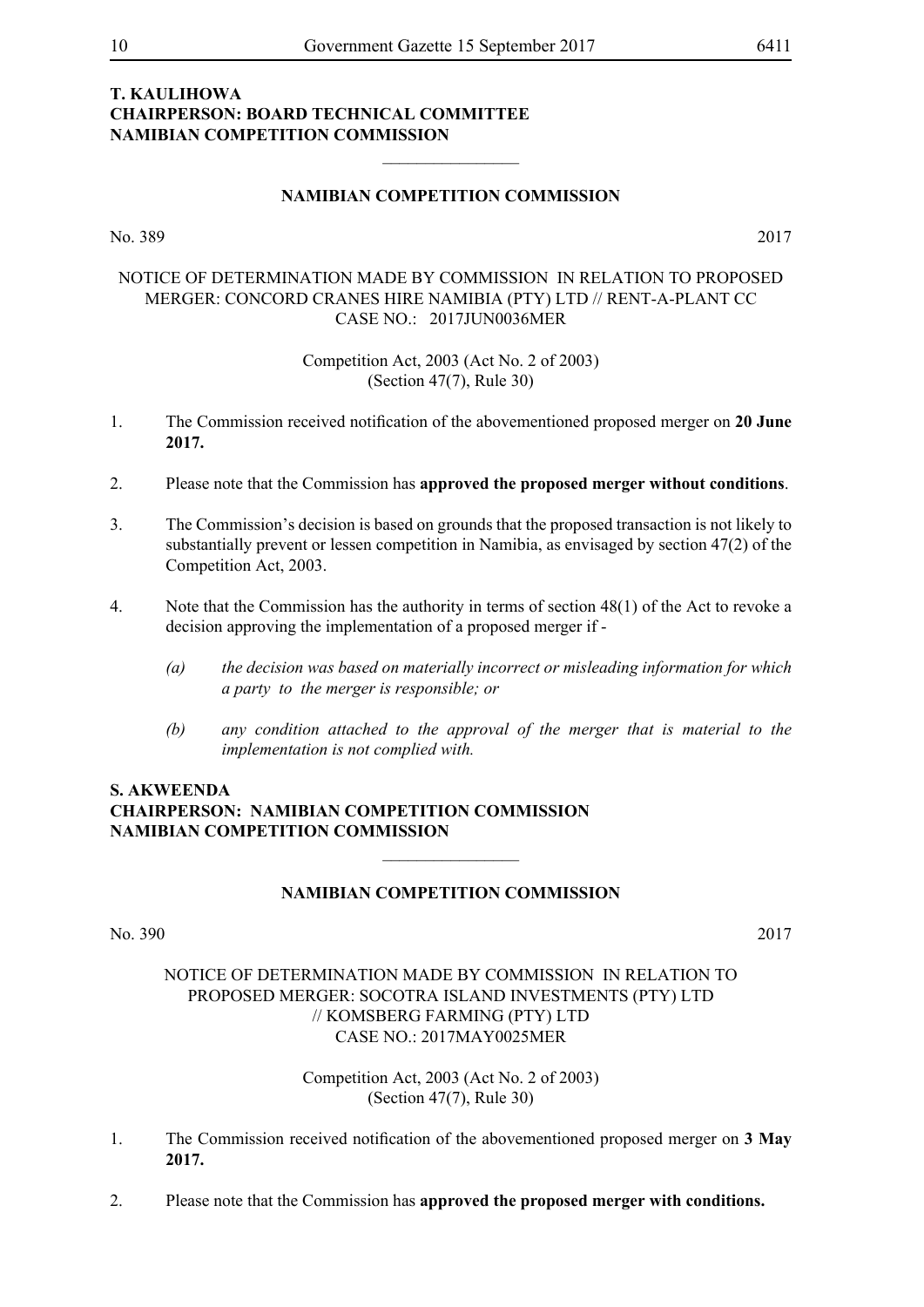- 3. The Commission's decision is based on grounds that although the proposed transaction is not likely to substantially prevent or lessen competition in Namibia, as envisaged by section 47(2) (a) of the Competition Act, 2003, the proposed merger is likely to result in retrenchments as envisaged by section  $47(2)$  (e) and in order to safeguard and promote employment considering that the merged entity will need to hire new employees when they resume grape farming activities the Commission approves the merger subject to below conditions:
	- *1. All 47 employees previously employed by Komsberg Farming (Pty) Ltd are to be reemployed (should they wish to do so) by Socotra Island Investments (Pty) Ltd, once the entity commences its grape farming activities. The employees are to be employed on terms and conditions of employment that are on the whole not less favorable to them than their previous terms and conditions of employment.*
	- *2. Whenever recruiting or employing any person to conduct work or render any services of any nature to the merged undertaking, preference must be given to Namibian Citizens. To this end and to give effect to this condition, the merged undertaking shall draft a recruitment and employment policy indicating factors and considerations to be taken into account by the merged undertaking in its recruitment and employment procedures.*
	- *3. Should the merged undertaking not be able to comply with any condition(s) above, the merged undertaking must immediately notify the Commission in a statement outlining with compelling reasons and good cause shown why the condition(s) cannot be met, what steps have been taken to comply with the condition(s) and the reason for their failure, and suggest any alternative approaches or conditions which will have the same or similar effect as intended by the initial conditions.*

#### *COMPLIANCE PROCEDURES, MONITORING AND REPORTING OBLIGATIONS*

*Reporting obligations*

- *4. In order for the Commission to monitor compliance with the conditions the merged undertakings must, provide the Commission with a report on the following dates:*
	- *4.1 1 October 2017, for the status as at the date of the implementation of the transaction;*
	- *4.2 Date of commencement of grape farming activities and of re-employment of employees; and*
	- *4.3 Thereafter, on the last day of the month, every 6 months from date referred to in 4.2 above for a period of two years.*
- *5. The merger compliance reports must include the following information:*
	- *5.1. In respect of the first compliance report dated:*
		- *5.1.1 a list of all the employees as at the date of the report which includes their full names, positions, job grades, nationality and remuneration;*
		- *5.1.2 A copy of all existing employment contracts for each different job grade and different position indicating the terms and conditions of employment (where employment contracts are concluded verbally these must be reduced to writing and where the terms and conditions*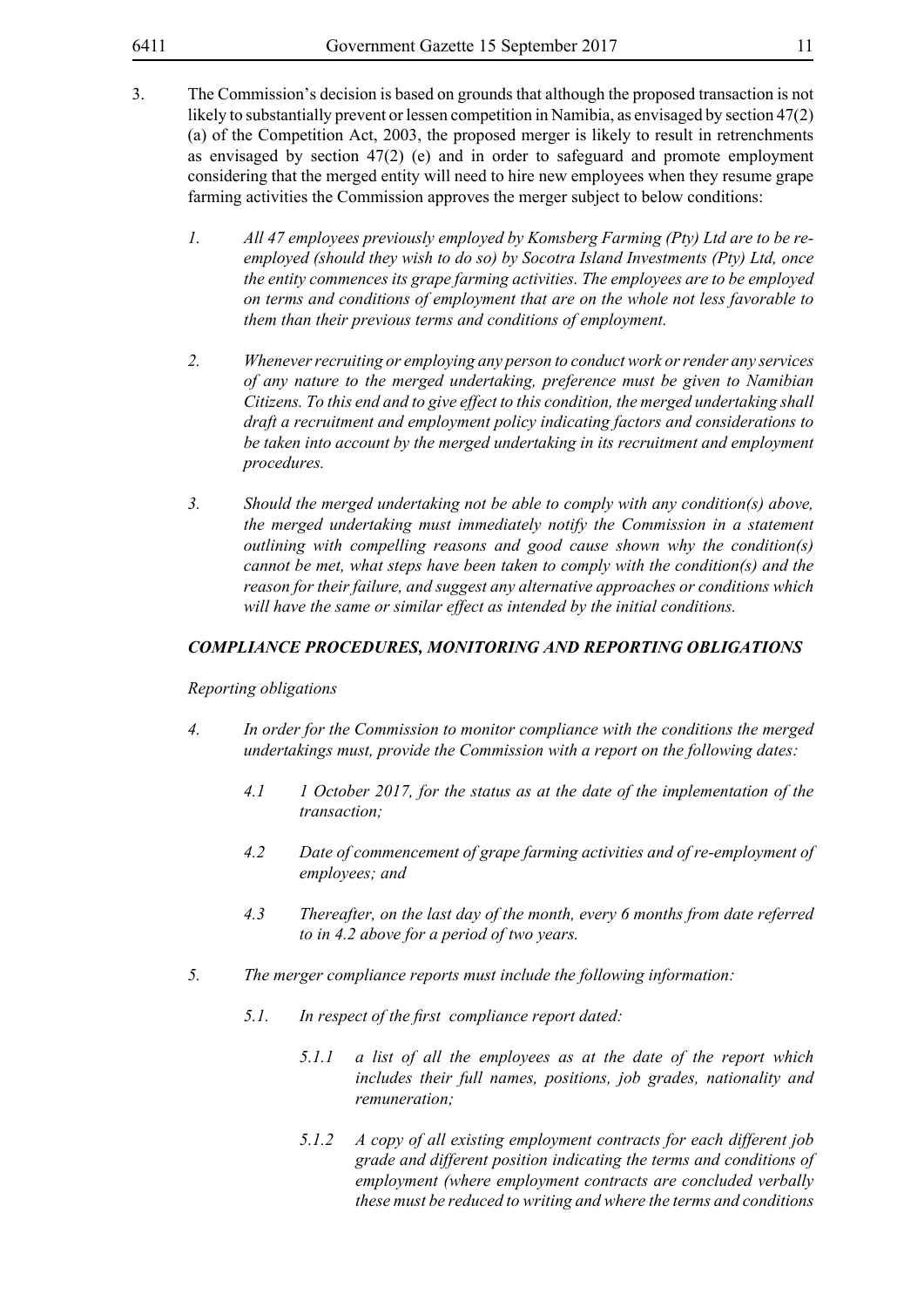*of employment are not contained in the employment contracts, the merged undertaking must provide a written statement containing the terms and conditions in respect of each job grade and position.)*

- *5.2 In respect of the second compliance report at date of date of commencement of grape farming activities and of re-employment of employees:*
	- *5.2.1 a list of all the employees who were re-employed by the merged undertaking which includes their full names, positions, job grades, nationality and remuneration;*
	- *5.2.2 a list of all the employees who were not re-employed which includes their full names, positions, job grades, nationality and remuneration, and the reasons for not re-employing the employees in question;*
	- *5.2.3 A copy of the new employment contracts, under which persons are employed with the merged undertaking, for each different job grade and different position indicating the terms and conditions of employment (where employment contracts are concluded verbally, these must be reduced to writing and where the terms and conditions of employment are not contained in the employment contracts, the merged undertaking must provide a written statement containing the terms and conditions in respect of each job grade and position); and*
	- *5.2.4 a copy of the recruitment and employment policy, to be prepared in terms of condition 2 above, to be employed by the merged undertaking to govern their recruitment and employment procedures from*
- *5.3 In respect of every compliance report submitted subsequent to the second compliance report:*
	- *5.3.1 a list of all the new employees which includes their full names, positions, job grades, nationality and remuneration;*
	- *5.3.2 a list of employees who have left the employment of the merged undertaking since date of commencement of grape farming activities and of re-employment of employees which includes their full names, positions, job grades, nationality and remuneration and reason for leaving the employment of the merged undertaking, or dismissal, if applicable.*
- *5.4. any additional information that may be required by the Commission to monitor compliance with the condition.*

#### *6. Definitions*

- 6.1 "*The Commission" means the Namibian Competition Commission;*
- *6.2 "Employees previously employed" means all the employees who were employed by the target undertaking prior to the implementation of the transaction;*
- *6.3 "merged undertaking" means Socotra Island Investments (Pty) Ltd and Komsberg Farming (Pty) Ltd and any subsidiary of the said entities.*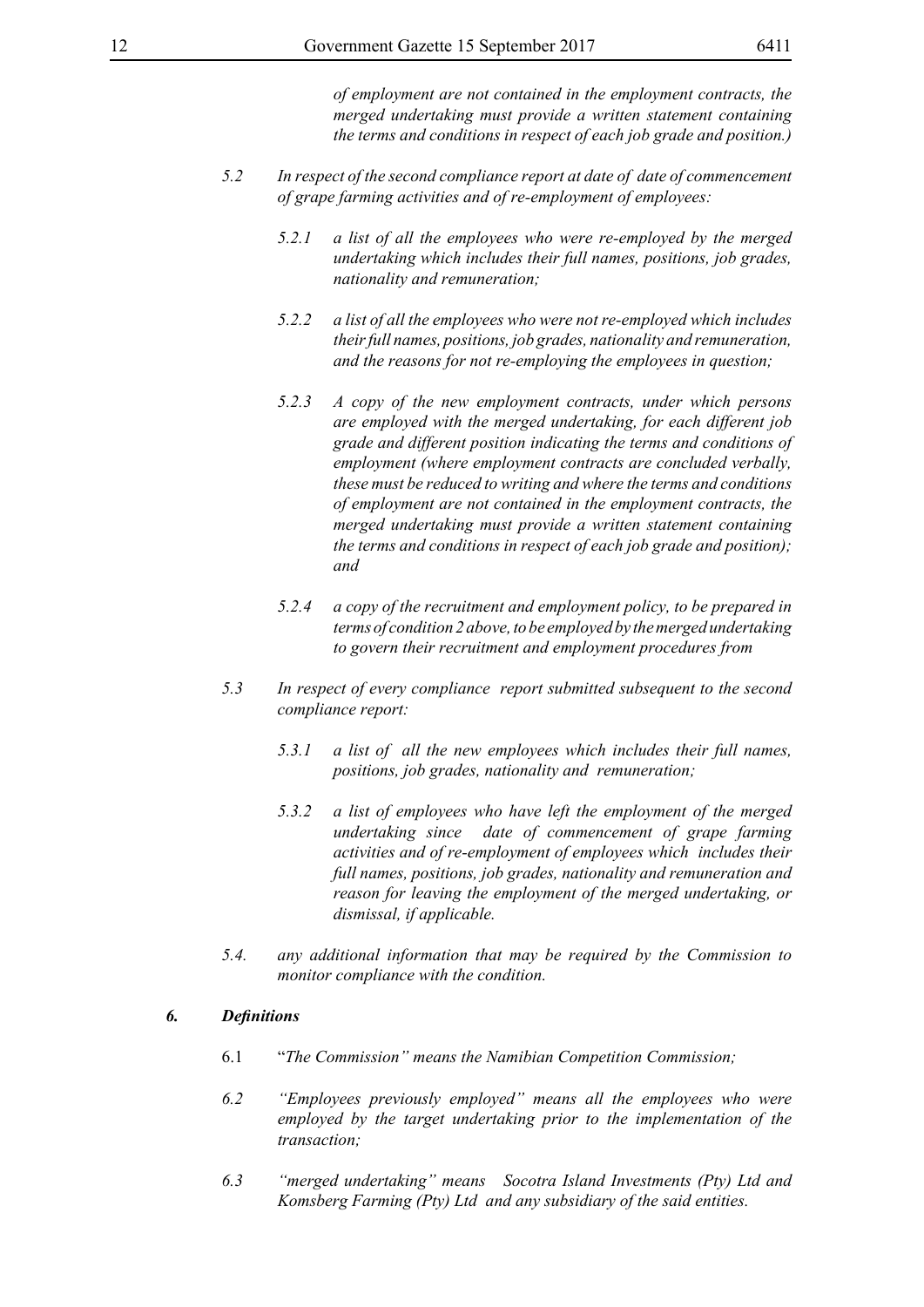- *6.4 "terms and conditions" in relation to employment contracts means any term and/or condition agreed upon between employer and employee relating to, among others, employee duties and responsibilities, work days, working hours, leave days, sick leave, remuneration, benefits such as pension and medical aid schemes or contributions thereto.*
- 4. Note that the Commission has the authority in terms of section 48(1) of the Act to revoke a decision approving the implementation of a proposed merger if -
	- *(a*) the *decision was based on materially incorrect or misleading information for which a party to the merger is responsible; or*
	- *(b) any condition attached to the approval of the merger that is material to the implementation is not complied with.*

#### **NAMIBIAN COMPETITION COMMISSION**

 $\overline{\phantom{a}}$  , where  $\overline{\phantom{a}}$ 

No. 391 2017

#### NOTICE OF DETERMINATION MADE BY COMMISSION IN RELATION TO PROPOSED MERGER: CATHRAL INVESTMENTS FOUR (PROPRIETARY) LIMITED // HALOLI PIGGERY CLOSE CORPORATION CASE NO.: 2017FEB0003MER

- 1. The Commission received notification of the abovementioned proposed merger on **17 February 2017.**
- 2. Please note that the Commission has **approved the proposed merger with conditions**.
- 3. The Commission's decision is based on grounds that although the proposed transaction is unlikely to result in the prevention or substantial lessening of competition or in any undertaking acquiring or strengthening a dominant position, it give raise to public interest concerns, in particular employment and the participation of small and medium enterprises, as envisaged by section 47(2) of the Competition Act, 2003. Given the above and in order to safeguard employment of the 23 employees in the employment of the target undertaking, to encourage participation and growth of small pork producers active in the local Namibian SME sector and those willing to join the pork subsector, and increase local pork production the Commission approves the acquisition of Haloli Piggery CC by Cathral Investments (Pty) Ltd subject to the following conditions:
	- *1. There shall be no retrenchment of employees of the merged undertakings as a result of the merger for a period of 2 years.*
	- *2. Should the Pig Producers Association cease to provide training to assist Micro, Small and Medium Enterprises ("MSME") who want to partake in local pork production within the five year period following the merger, the merged undertaking must develop a training program and provide training;*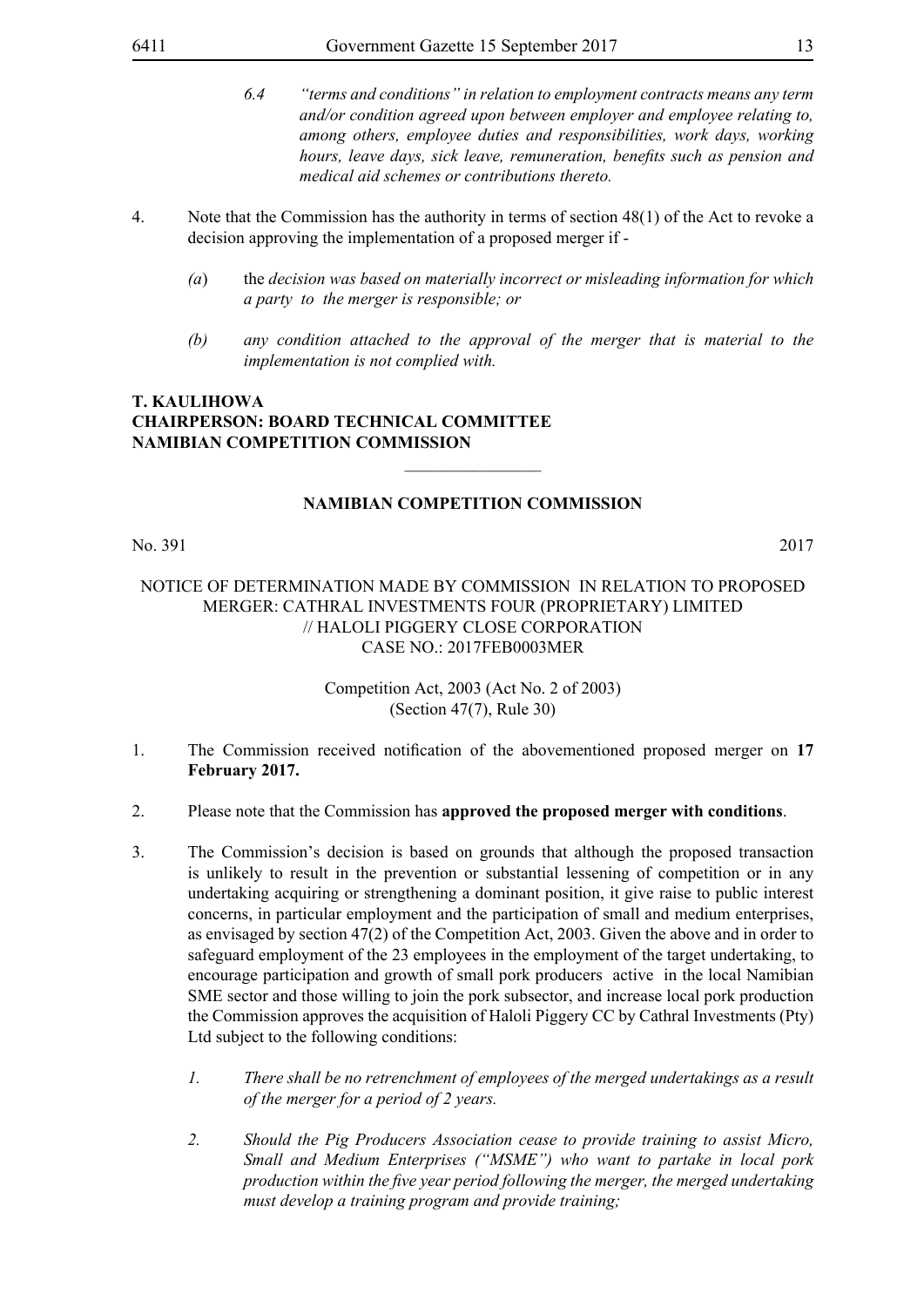- 2.1 The merged undertaking must, 6 months (from the date the Pig Producers Association cease to provide training) submit the program to the Commission for approval;
- 2.2 Training shall be conducted at least once a year;
- 2.3 The merged undertaking will inform the MSME's through advertisements in at least 3 national newspapers, on radio or other media platforms inviting interested MSME's to apply:
- 2.4 The invitation must specify what the training will entail; where it will be held; as well as give interested parties a one month period within which to apply to be a part of the training.
- *3. That for as long as the Merged Undertakings remains the only commercial piggery in Namibia the Merged Undertakings shall directly supply all its customers and not through any third party*.
- *4. That for as long as the acquiring group remains the only commercial piggery in the country (and the relevant Meat Board Scheme is still in place), no pork or pork products may be imported by the acquiring group or its associates, except those required for reproduction purposes.*
- *5. The acquiring group must within 5 years from date of implementation realize the intended investment into the Namibian economy through the expansion of Haloli piggery into a 1600 sow unit subject to a minimum expenditure of N\$200 million (two hundred million Namibia Dollars).*
- 6. For the sake of clarity retrenchments do not include:
	- 6.1 voluntary separation, resignation and voluntary early retirement ("voluntary separations"); and
	- 6.2 retrenchments which are merger specific, but agreed on with the Commission in writing after the approval of the merger ("merger specific retrenchments").
- 7. All employees transferred from Haloli Piggery Close Corporation be employed by Cathral Investments Four (Proprietary) Limited on terms and conditions of employment that are on the whole not less favorable to them than their existing terms and conditions of employment.

#### **COMPLIANCE PROCEDURES, MONITORING AND REPORTING OBLIGATIONS**

Merger Specific Retrenchments

- 8. In the event that Cathral Investments Four (Proprietary) Limited identifies any potential merger specific retrenchments, it will request the Commission's agreement to these merger specific retrenchments by way of written correspondence at least one month before these retrenchments are due to be affected. Cathral Investments Four (Proprietary) Limited's written correspondence must include, but is not limited to:
	- 8.1 a list of employees likely to be affected by the merger specific retrenchments;
	- 8.2 the number and categories of employees likely to be affected by the merger specific retrenchments, as well as their job titles;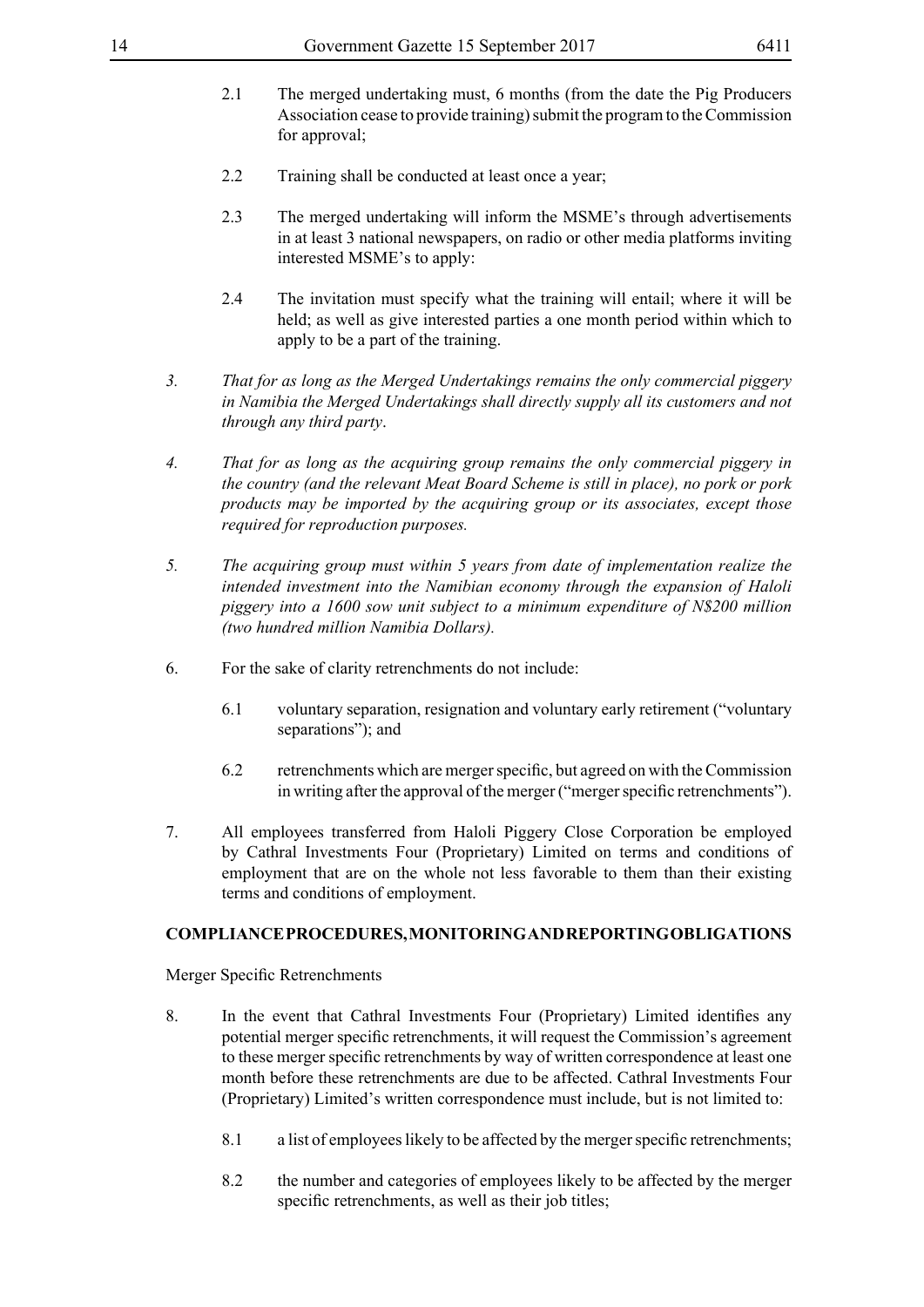- 8.3 the reasons for the retrenchments;
- 8.4 a description of the steps taken by Cathral Investments Four (Proprietary) Limited to avoid the merger specific retrenchments; and
- 8.5. the intended date of the merger specific retrenchments.
- 9. The Commission must within 20 business days of receipt of the correspondence referred to in paragraph 8 above indicate to Cathral Investments Four (Proprietary) Limited whether:
	- 9.1 it agrees to these merger specific retrenchments;
	- 9.2 does not agree to the merger specific retrenchments; or
	- 9.3 it requires further information from Cathral Investments Four (Proprietary) Limited prior to giving its consent.
- 10. In the event that the Commission requires further information it will, within 20 business days of receiving the aforementioned additional information, indicate in writing to Cathral Investments Four (Proprietary) Limited whether it agrees to or does not agree to these retrenchments.
- 11. The Commission will not unreasonably withhold its consent to the merger specific retrenchments. In the event that the Commission withholds its consent to the merger specific retrenchments it will provide Cathral Investments Four (Proprietary) Limited with its reasons for withholding its consent in writing.

Non merger specific retrenchments

- 12. Although the provision in clause 1 does not prohibit the merging parties from retrenching employees for non-merger specific reasons, for the sake of transparency, in the event that Cathral Investments Four (Proprietary) Limited identifies any nonmerger specific retrenchments, it will inform the Commission of these potential retrenchments at least one month before these retrenchments are due to be effected. Cathral Investments Four (Proprietary) Limited's correspondence must include, but is not limited to:
	- 12.1 a list of employees likely to be affected by non-merger specific retrenchments;
	- 12.2 the number and categories of employees likely to be affected by the nonmerger specific retrenchments, as well as their job titles;
	- 12.3 an explanation of the reasons that give rise to the non-merger specific retrenchments (including changes to operational requirements);
	- 12.4 a description of the steps taken by Cathral Investments Four (Proprietary) Limited to avoid the non-merger specific retrenchments; and
	- 12.5 the intended date of the non-merger specific retrenchments.

#### Reporting obligations

13. In order for the Commission to monitor compliance with the conditions the merged undertakings must, in addition to the correspondence referred to in paragraphs 8 and 12 above, provide the Commission with reports on the following dates: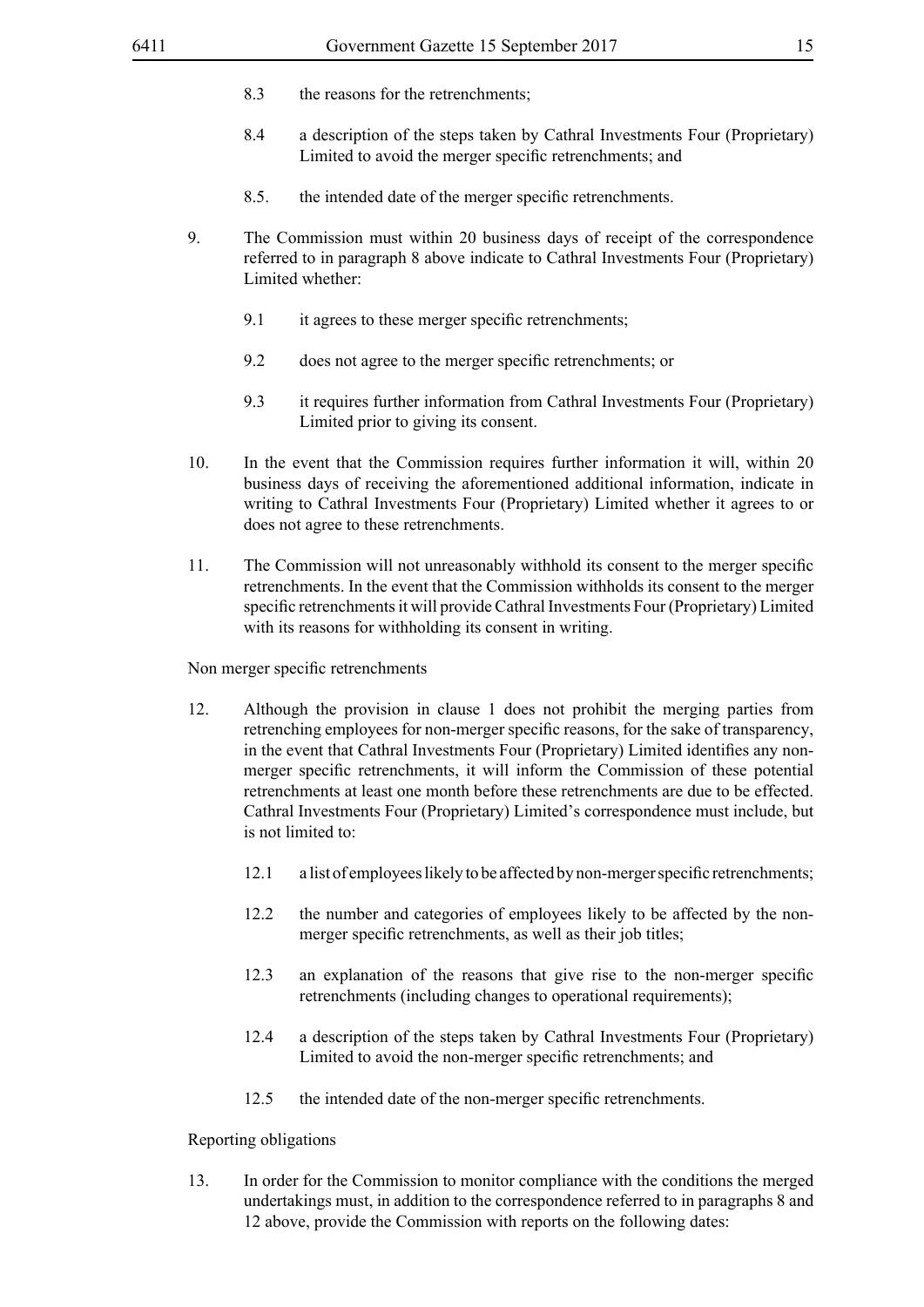- 13.1 1 January 2018, for the status as at the date of the implementation of the transaction (initial report);
- 13.2 Thereafter on a bi-annual basis, starting 1 July 2018;
- 14. On compliance with any merger conditions contained herein, the merged undertaking may apply to the Commission to remove any reporting obligation, created in terms of such condition.
- 15. Should the merged undertaking not be able to comply with any condition(s) above, the merged undertaking must immediately notify the Commission in a statement outlining with compelling reasons and good cause shown why the condition(s) cannot be met, what steps have been taken to comply with the condition(s) and the reason for their failure, and suggest any alternative approaches or conditions which will have the same or similar effect as intended by the initial condition(s).
- 16. The merger compliance reports must include but is not limited to the following information:
- 16.1 The program to be submitted for approval (only for the report relevant to the quarter within which the Pig Producers Association has ceased to provide its annual training)
	- 16.2 Regarding employment;
		- 16.2.1 a list of all the employees as at the date of the report which includes their full names, positions, job grades and remuneration;
		- 16.2.2 copies of the existing (pre-proposed transaction) employment contracts for each different job grade and different position indicating the terms and conditions of employment (where employment contracts are concluded verbally these must be reduced to writing and where the terms and conditions of employment are not contained in the employment contracts, the merged undertaking must provide a written statement containing the terms and conditions in respect of each job grade and position.) employment contracts for each different (this condition is only relevant for the first report);
		- 16.2.3 copies of the new employment contracts, under which persons are employed with the merged undertaking, for each different job grade and different position indicating the terms and conditions of employment (where employment contracts are concluded verbally, these must be reduced to writing and where the terms and conditions of employment are not contained in the employment contracts, the merged undertaking must provide a written statement containing the terms and conditions in respect of each job grade and position);
		- 16.2.4 a list of the employees retrenched from the time that the merger was approved or since the period covered by the most recent merger compliance report submitted to the Commission;
		- 16.2.5 the reasons for the retrenchments; and
	- 16.3 Proof that they are registered with the Meat Board of Namibia (i.e. the requisite permits)